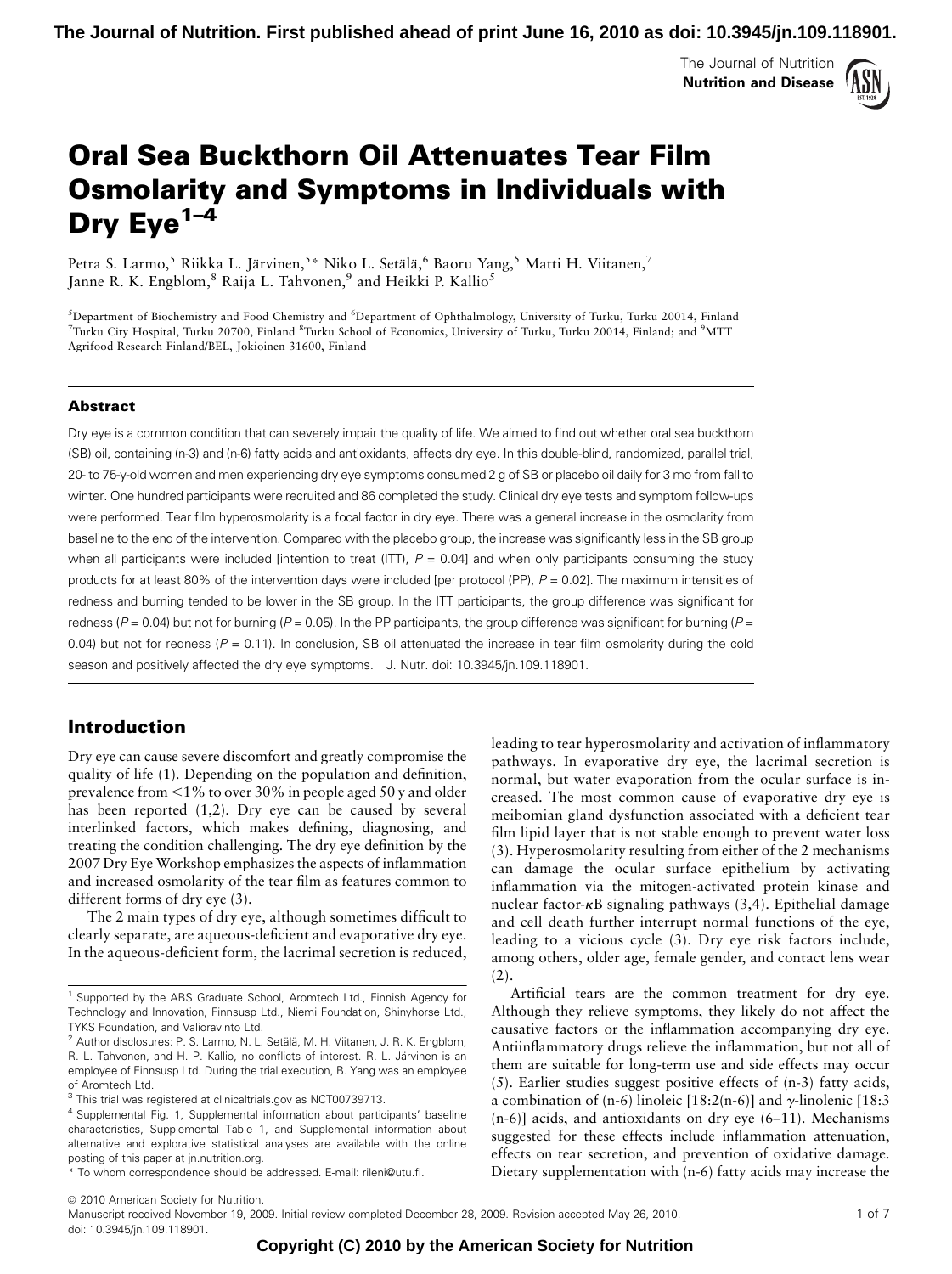level of dihomo g-linolenic acid, which is a precursor for antiinflammatory eicosanoids (8).

Sea buckthorn (Hippophaë rhamnoides) (SB)<sup>10</sup> has been used in Asian traditional medicine for centuries, and SB berries are included in the Chinese Pharmacopeia (12,13). SB oil is rich in lipophilic antioxidants and SB seed oil especially contains high proportions of (n-3) and (n-6) fatty acids (14). Positive effects of SB oil on skin and mucous membrane have been reported (13,15,16), as well as antiatherogenic (17) and platelet aggregation-inhibiting effects (18). Our objective was to investigate whether consuming SB oil can affect dry eye. Effects on both objective clinical responses and subjective symptoms experienced by the participants were studied.

### Participants and Methods

Study design and participants. The study was carried out at the University of Turku and the Turku University Hospital, Finland. Participants gave their written, informed consent to the study procedures, which were approved by the Ethics Committee of the Hospital District of Southwest Finland. Participants were 20–75 y of age and were recruited for the study by announcements on Internet pages, local newspapers, and bulletin boards around the city of Turku. A total of 100 volunteers (SB group,  $n = 52$ ; placebo group,  $n = 48$ ) were randomized to this double-blind, parallel, placebo-controlled trial. Eighty-six participants (SB group,  $n = 45$ ; placebo group,  $n = 41$ ) completed the study (Supplemental Fig. 1). The stratification factors in randomization were age, sex, and contact lens wear. The inclusion criterion was the participant's own experience of dry eye symptoms. The exclusion criteria were severe illness, pregnancy or breastfeeding, smoking, and regular use of strongly anticholinergic drugs.

The participants in both groups were similar (Table 1; Supplemental Information: Participants and Methods). Sixty-three percent of the women in the SB group and 64% in the placebo group were under 51 y of age, which is the median age of natural menopause among Finnish women (19). This suggests that effects of menopause and menopausal hormonal therapy on dry eye (2) were similar in both groups. The proportions of participants feeling that dry eye had a negative (severe or to some extent) effect on their quality of life were 84 and 83% in the SB and placebo groups, respectively.

Study products. During the 3-mo intervention period, participants consumed 2 g of SB or placebo oil daily (in the form of 2 capsules twice/d with a meal). Both capsules had identical opaque gelatin shells. During the trial, the participants, study personnel, and researchers did not know who was getting the SB capsules. To study the success of blinding, the participants were asked to guess whether they were receiving the SB or placebo capsules at each study visit. The participants were advised not to use other oil supplements during the trial.

The SB oil with a standardized composition and containing both seed and pulp oil was manufactured by Aromtech Ltd. (Tornio, Finland) using supercritical carbon dioxide extraction. The placebo capsules contained triacylglycerols of medium-chain fatty acids isolated from coconut and palm kernel. Absorbed medium-chain fatty acids are preferred for oxidation for energy, and their esterification and distribution from the liver to other tissues is limited (20). The compositions of the study oils are described in Table 2. Fatty acids were analyzed as methyl esters (21) using a gas chromatographic method (16). Tocopherols and carotenoids were analyzed using HPLC-UV/Visible methods.

Dry eye monitoring. Participants' dry eye symptoms were monitored at the beginning of the intervention (October 2008: SB,  $n = 43$ , placebo,  $n =$ 38; November 2008: SB,  $n = 6$ , placebo,  $n = 9$ ), at 1 mo, and at 3 mo (January 2009: SB,  $n = 34$ , placebo,  $n = 32$ ; February 2009: SB,  $n = 11$ , **TABLE 1** Characteristics of the randomized participants at BL<sup>1</sup>

|                                                                           | SB          | PL <sup>1</sup> |
|---------------------------------------------------------------------------|-------------|-----------------|
| $\sqrt{n}$                                                                | 52          | 48              |
| Women, <i>n (%)</i>                                                       | 44 (85)     | 41 (85)         |
| Age, y                                                                    | $45 \pm 18$ | $46 \pm 17$     |
| Contact lens wearers, n (%)                                               | 26 (50)     | 23 (48)         |
| Dry eye symptoms, <sup>2</sup> n (%)                                      |             |                 |
| Soreness                                                                  | 23 (46)     | 14 (29)         |
| Foreign body sensation                                                    | 41 (82)     | 37 (77)         |
| <b>Dryness</b>                                                            | 38 (76)     | 39 (81)         |
| Grittiness                                                                | 29 (58)     | 28 (58)         |
| Burning                                                                   | 14 (28)     | 16 (33)         |
| Redness                                                                   | 39 (78)     | 34 (71)         |
| Watery eyes                                                               | 30(60)      | 33 (69)         |
| Use of medication associated with dry eye symptoms <sup>3</sup> , $n$ (%) |             |                 |
| Antihistamines <sup>4</sup>                                               | 12 (23)     | 11 (23)         |
| Oral contraceptives/other hormonal medication                             | 22 (42)     | 23 (48)         |
| Medication for high blood pressure                                        | 7(13)       | 5(10)           |

<sup>1</sup> Values are means  $\pm$  SD or n (%).

<sup>2</sup> Information missing from 2 participants in the SB group who dropped out of the study before the first clinic visit. Symptoms according the McMonnies dry eye questionnaire completed with additions (25, 48–49).

<sup>3</sup> Participants' medications were classified according to the McMonnies dry eye questionnaire (48). None of the participants reported regular use of diuretics, sleeping tablets, tranquilizers, or medication for duodenal ulcer, digestive problems, or depression.

<sup>4</sup> Use of antihistamines mostly during spring and summer, not during the intervention period.

placebo,  $n = 11$ ), when the intervention ended. To find out whether the presumed changes in the dry eye symptoms would last when the participants no longer consumed the oil capsules, a postintervention check at 1 to 2 mo after the end of the intervention period was scheduled (March 2009 for most participants).

Because of the multifactorial nature of dry eye, a combination of tests is recommended for diagnosis (2,22). At each visit, tear film osmolarity (mOsm/L) was measured using an electrochemical osmolarity meter (TearLab, OcuSense) utilizing lab-on-chip technology enabling fast measurement directly from the eye. Tear film stability was measured as tear film break-up time (TBUT; seconds until breakup of fluorescein tear film) and tear secretion was analyzed using the Schirmer test without anesthesia (length of wetting the Schirmer paper after 5 min). The participants were asked to answer a modified version of the validated dry eye symptom questionnaire the Ocular Surface Disease Index [mOSDI (23,24)]. The following modification to the OSDI questionnaire was made: question number 11 in the OSDI pad concerning the dry eye symptoms in places with low humidity was difficult for the participants to understand and was therefore excluded.

During the 3 mo that the participants consumed the study capsules, they kept logbooks concerning their dry eye symptoms. The participants were asked to record each day whether they had any eye symptoms (yes/ no). In the logbook, typical dry eye symptoms (25) were listed: soreness, foreign body sensation, dryness, grittiness, burning, redness, watery eyes, or blurry vision. Participants were asked to record daily the severity of each symptom using a 4-point scale, with the severity of symptoms ranging from  $0 =$  none to  $3 =$  severe. In the logbook, the participants were also asked to report whether they had taken the daily dose of oil capsules, worn contact lenses, or used eye drops or other treatment for dry eye symptoms.

The main outcome measures of the study were changes in tear film osmolarity, TBUT, Schirmer, and mOSDI test scores. As secondary outcomes, the symptoms reported in the logbook were compared between groups.

Statistical analysis. Prestudy sample size estimation was based on the assumption that at the end of the observation period the mean mOSDI scores of the groups would differ by 4 points or more (assumed  $SD = 6$ )

<sup>10</sup> Abbreviations used: BL, baseline; ITT, intention to treat; mOSDI, modified Ocular Surface Disease Index; PL, placebo; PP, per protocol; OSDI, Ocular Surface Disease Index; TBUT, tear film break-up time; SB, sea buckthorn.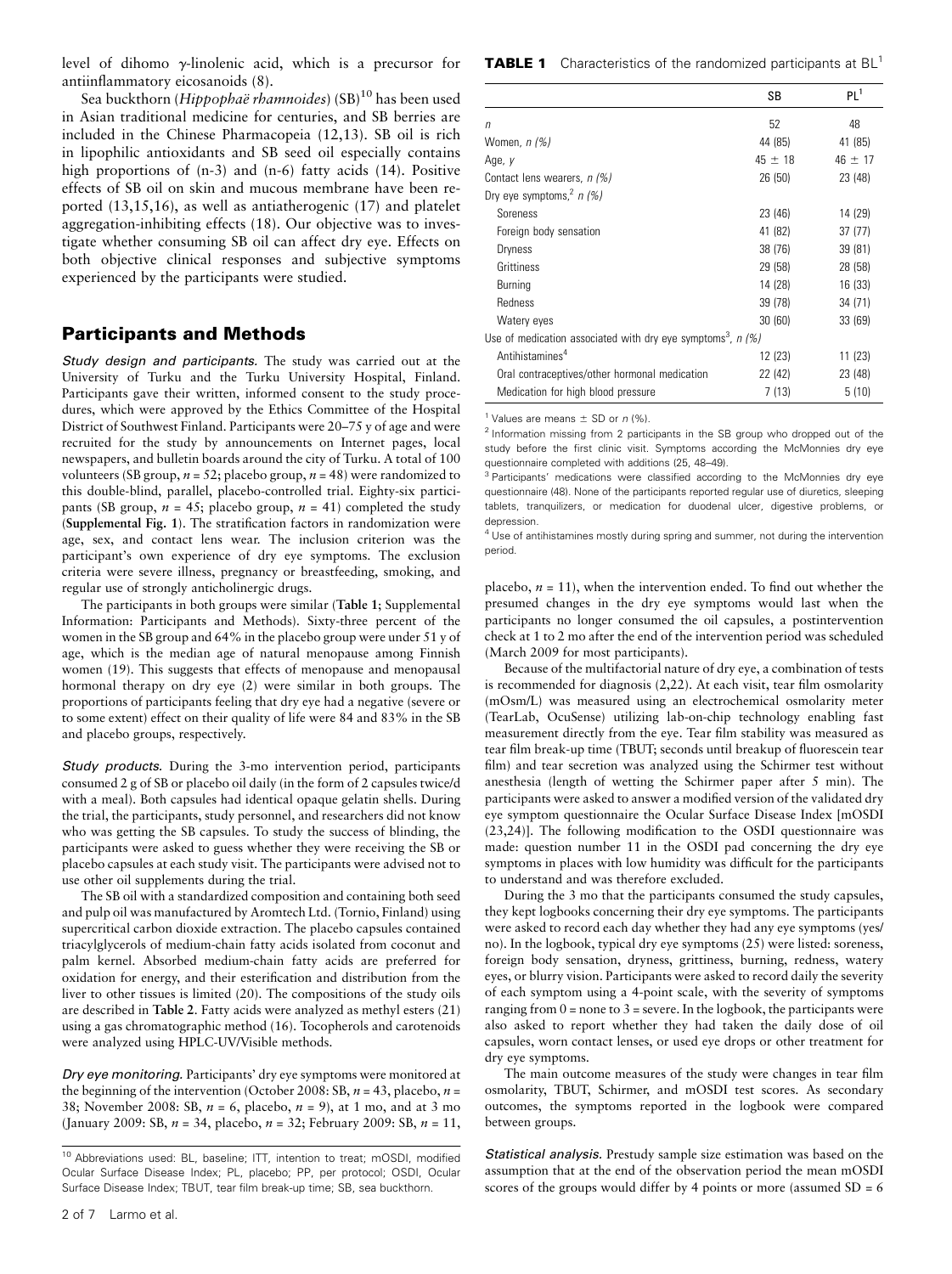**TABLE 2** Fatty acids, carotenoids, and tocopherols in the daily dose of SB and placebo oil<sup>1</sup>

|                      | SB            | <b>PL</b>     |
|----------------------|---------------|---------------|
| Fatty acid           | $mg/2 g$ oil  |               |
| 8:0                  |               | $884 \pm 11$  |
| 10:0                 |               | $733 \pm 4$   |
| 12:0                 |               | $1 \pm 0$     |
| 14:0                 | $2 \pm 0$     | $2 \pm 0$     |
| $16:1(n-7)$          | $346 \pm 48$  |               |
| 16:0                 | $338 \pm 47$  |               |
| $18:2(n-6)$          | $245 \pm 34$  |               |
| $18:3(n-3)$          | $149 \pm 21$  |               |
| $18:1(n-9)$          | $316 \pm 45$  |               |
| $18:1(n-7)$          | $108 \pm 15$  |               |
| 18:0                 | $31 \pm 4$    |               |
| 20:0                 | $6 \pm 1$     |               |
| Carotenoids          | $1.8 \pm 0.0$ |               |
| $\alpha$ -Tocopherol | $6.0 \pm 0.4$ | $0.2 \pm 0.0$ |
| $\gamma$ -Tocopherol | $0.8 \pm 0.1$ |               |

<sup>1</sup> Values are means  $\pm$  SD,  $n = 8$  (SB) or 3 (PL).

points). With a sample size of 37 participants/group, the study would have a power of ~80% to detect the difference between treatments (2sided tests, 0.05 significance level). To tolerate a drop-out rate of ~25%, a total of 100 participants were recruited.

For the clinical tests and mOSDI, changes from baseline (BL) values were used as dependent variables in the statistical analyses. Variables of change were analyzed with 2-way ANOVA with a repeated-measure term included in the model (SAS MIXED procedure). BL values of clinical tests and mOSDI, age, contact lens wear, and sex were considered as potential covariates in the model. Only significant covariates  $(P < 0.05)$  and those with significant interactions with other variables in the model ( $P < 0.05$ ) were included in the final model [for osmolarity: BL osmolarity, BL Schirmer, age; for mOSDI: BL mOSDI; for TBUT left eye: BLTBUT left eye, BL osmolarity; for TBUT right eye: BLTBUT right eye, and contact lens wear (significant interaction terms); for Schirmer: BL Schirmer, age]. The group-change interaction was included to calculate the estimates of changes. The results were adjusted for multiplicity using Bonferroni correction. Alternative analyses without covariates were also done. In addition, explorative analyses were carried out separately for the contact lens wearers and those not wearing contact lenses using only the model without covariates. For additional alternative methods and explorative analyses concerning the clinical tests and mOSDI, see Supplemental Information: Participants and Methods.

For each individual symptom in the logbook, the ratio of symptom days:days with no symptoms was calculated. The symptom:day ratio was also calculated for overall eye symptoms (the logbook question was "do you have eye symptoms: yes/no"). The symptom sum was calculated by summing the daily intervention period intensity scores. The proportions of participants having symptom score 0, 1, 2, or 3 as their maximum symptom in each group was calculated. The differences between groups of maximum symptoms were tested using the Cochran-Mantel-Hanzel test. The differences between groups of ratio and sum of symptom days were estimated from an ANOVA model and from an analysis of covariance model using SAS MIXED procedure. Age and use of contact lenses were introduced as covariates in the analysis of covariance model. In addition, the symptom:day ratio and symptom sum analyses were carried out separately for subgroups of participants above and below 45 y of age, and for contact lens wearers and those not wearing contact lenses. The logbook analyses were carried out by Statfinn Ltd (Turku, Finland). The logbook background information data were not compared statistically between groups.

The primary data analyses were done including all randomized participants [intention to treat (ITT) participants]. Unless otherwise noted, the presented results concern the ITT participants. In addition, analyses including only participants who consumed the study capsules

for at least 80% of the observation period days [per protocol (PP) participants] were conducted. Two-sided tests, significance levels of 0.05 and SAS software version 9.2 (SAS Institute) were used throughout. Values in the text are means  $\pm$  SD.

#### Results

Participant compliance and blinding. In the SB group, 87%, and in the placebo group, 85% of the participants completed the whole study including the postcheck after the intervention period (Supplemental Fig. 1). The number of PP participants was 43 in the SB group and 38 in the placebo group. At the beginning of the intervention period when the participants had not yet consumed any capsules, 69% of the participants in the SB group guessed that they were receiving SB oil capsules. The proportion of SB guesses was 78% in the placebo group. At the 1-mo visit, 45% in the SB and 44% in the placebo group guessed they were receiving SB oil. After consuming the capsules for 3 mo and at a postcheck visit, the proportion of those guessing they were receiving SB oil was greater in the SB group (3 mo: 51 vs. 33%; postcheck: 58 vs. 30%).

Clinical tests and mOSDI. During the intervention, the tear film osmolarity increased in both the SB and placebo groups. When the changes were adjusted for significant covariates, the increase was significantly less in the SB group (Table 3, ITT participants). The conclusion was the same for the PP participants ( $P = 0.02$  for the change from BL to 3 mo; other comparisons to BL did not differ between the groups; Supplemental Table 1). In the case of no covariate adjustments in the statistical model, the differences between groups were not significant (data not shown). Changes in TBUT, Schirmer, and mOSDI results did not differ between groups in the ITT (Table 3) or PP participants (Supplemental Table 1). The subgroup analyses based on contact lens wear produced nonsignificant results (data not shown).

The number of participants having BL tear film osmolarity above or TBUT/Schirmer flow below the suggested diagnostic cutoff values (22,26–28) was small in both groups despite the fact that all participants experienced dry eye symptoms (BL osmolarity  $>$  316 mOsm/L: SB,  $n = 11$ , placebo,  $n = 19$ ; TBUT mean  $<$  10 s: SB, n = 9, placebo, n = 21; Schirmer flow  $<$  5 mm/5 min: SB,  $n = 6$ , placebo,  $n = 8$ ). For the results of additional alternative method and explorative analyses concerning the clinical tests and mOSDI, see Supplemental Information: Results.

Logbook symptoms. The logbook records of dry eye symptoms showed significantly lower maximum scores for redness in the SB group in the ITT participants. The proportion of participants reporting 3 as their maximum redness score was 6% in the SB group and 36% in the PL group ( $P = 0.04$ ; Table 4). The difference between groups was not significant in the PP participants ( $P = 0.11$ ), although the trend was the same. The number of PP participants recording 3 as the maximum of redness was 2 (5%) in the SB group and 14 (37%) in the placebo group (Supplemental Table 2). In ITT participants (Table 4), the difference between groups in burning sensation was not significant. In PP participants, the maximum burning scores were significantly lower in the SB group. The number of participants recording 3 as the maximum of burning was 5 (12%) in the SB group and 12 (32%) in the placebo group ( $P = 0.04$ ) (Supplemental Table 2). The age- and contact lens wear-adjusted analyses confirmed the conclusion that the maximum redness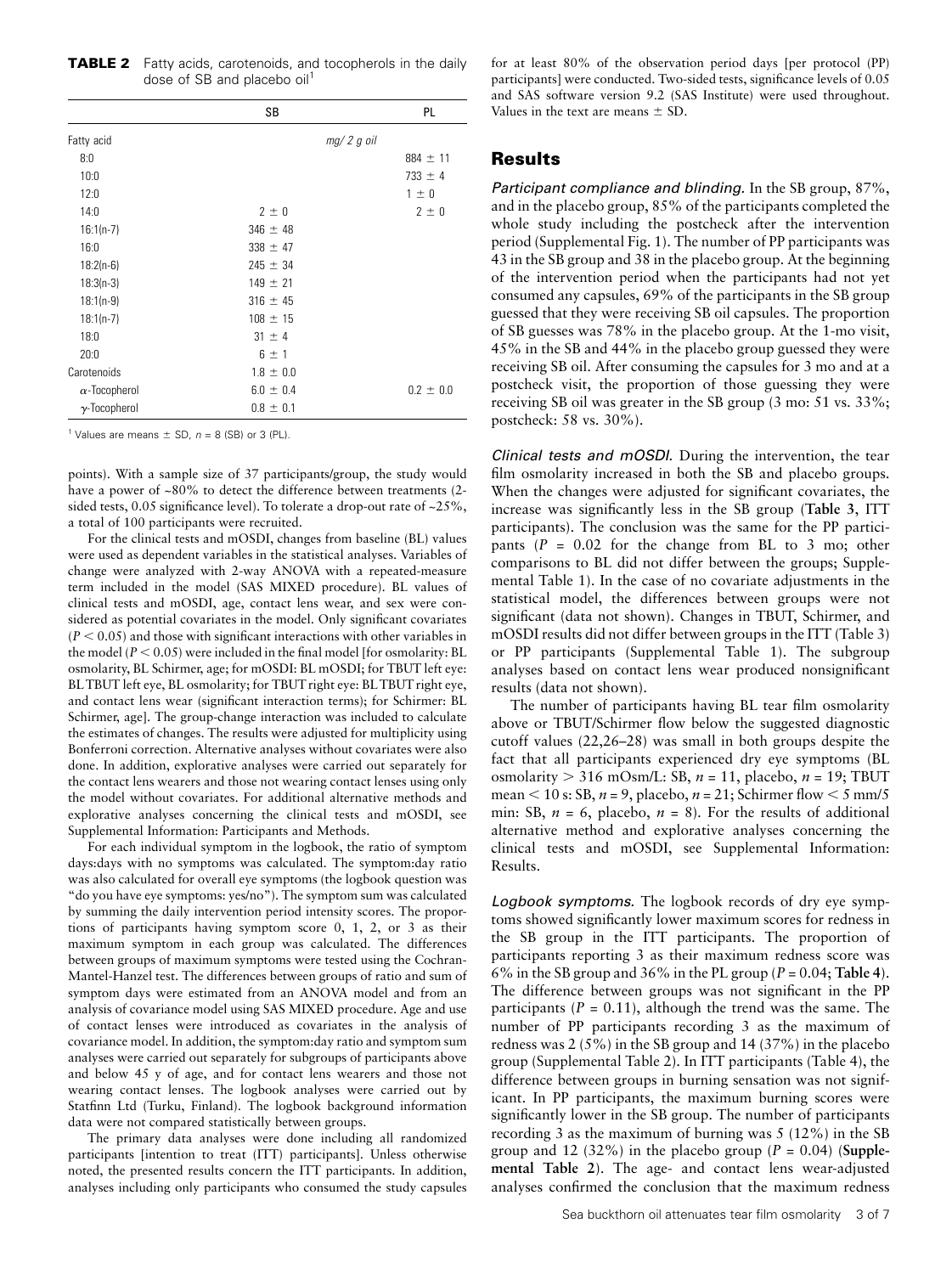**TABLE 3** Clinical dry eye tests and mOSDI scores in the ITT participants at BL, during, and at the end of the 3-mo intervention and at postcheck $1$ 

|                                             |           |              |              |                 |              | Change <sup>2</sup> |            |                                                                    |
|---------------------------------------------|-----------|--------------|--------------|-----------------|--------------|---------------------|------------|--------------------------------------------------------------------|
|                                             | Group     | BL           | 1 mo         | 3 <sub>mo</sub> |              |                     |            | Postcheck $1 \text{ mo} - BL$ $3 \text{ mo} - BL$ Postcheck $- BL$ |
|                                             |           |              |              |                 |              |                     | $P$ -value |                                                                    |
| Osmolarity <sup>3</sup> (right eye), mOsm/L | <b>SB</b> | $308 \pm 10$ | $308 \pm 11$ | $316 \pm 15$    | $311 \pm 13$ | 0.28                | 0.04       | 1.00                                                               |
|                                             | PL        | $312 \pm 16$ | $314 \pm 9$  | $324 \pm 17$    | $314 \pm 13$ |                     |            |                                                                    |
| TBUT <sup>4</sup> (left eye), $s$           | <b>SB</b> | $13 \pm 5$   | $13 \pm 6$   | $13 \pm 7$      | $13 \pm 5$   | 0.17                | 1.00       | 1.00                                                               |
|                                             | PL        | $11 \pm 5$   | $11 \pm 5$   | $12 \pm 6$      | $12 \pm 5$   |                     |            |                                                                    |
| TBUT <sup>4</sup> (right eye), $s$          | <b>SB</b> | $14 \pm 5$   | $15 \pm 6$   | $13 \pm 6$      | $14 \pm 5$   | 0.70                | 1.00       | 1.00                                                               |
|                                             | PL.       | $12 \pm 6$   | $13 \pm 5$   | $13 \pm 6$      | $13 \pm 4$   |                     |            |                                                                    |
| Schirmer <sup>5</sup> (right eye), mm/5 min | <b>SB</b> | $13 \pm 10$  | $11 \pm 8$   | $13 \pm 10$     | $11 \pm 8$   | 1.00                | 1.00       | 1.00                                                               |
|                                             | PL        | $11 \pm 9$   | $10 \pm 10$  | $11 \pm 8$      | $10 \pm 8$   |                     |            |                                                                    |
| mOSDI, <sup>6</sup> questionnaire score     | <b>SB</b> | $21 \pm 12$  | $18 \pm 12$  | $16 \pm 13$     | $18 \pm 13$  | 1.00                | 0.91       | 0.58                                                               |
|                                             | PL        | $24 \pm 11$  | $17 \pm 9$   | $20 \pm 14$     | $17 \pm 11$  |                     |            |                                                                    |

<sup>1</sup> Values are means  $\pm$  SD. Postcheck 1 to 2 mo after the intervention end.

<sup>2</sup> Two-way ANOVA with repeated-measures, change-group-interaction term, and significant covariates included (see "Statistics" for details). Significant covariates included in the statistical model: osmolarity: BL osmolarity, BL Schirmer, age; mOSDI: BL mOSDI; TBUT left eye: BL TBUT left eye, BL osmolarity; TBUT right eye: BL TBUT right eye and contact lens wear (significant interaction terms); Schirmer: BL Schirmer, age. Bonferroni adjusted for multiple comparisons.

 $3 n = 44-49$  in the SB group, 39-47 in the PL group.

 $4 n = 44-47$  in the SB group, 39-46 in the PL group.

 $5 n = 42-49$  in the SB group, 37-45 in the PL group.

 $6 n = 45-49$  in the SB group, 39-47 in the PL group.

and burning scores were lower in the SB group in the ITT and PP participants, respectively (Supplemental Tables 3 and 4).

Other individual symptoms in the ITT or PP participants did not differ significantly between the groups (Table 4: ITT participants; Supplemental Table 2: PP participants, Supplementary Tables 3 and 4: adjusted analyses). However, there was a significant difference in the proportion of days recorded as eye symptom days (question: "Do you have eye symptoms": Yes/ no," without further specification of the symptom or evaluation

of intensity; see Participants and Methods) in contact lens wearers in the ITT participants. Percentage of symptom days was  $65 \pm 29\%$  and  $81 \pm 26\%$  in contact lens wearers in the SB and placebo groups, respectively ( $P = 0.049$ ). In PP participants, the percent of days with symptoms in the SB group ( $65 \pm 30\%$ ) did not differ from the placebo group (77  $\pm$  27%; P = 0.19).

Logbook background information. The participants kept the logbook record for a few days longer in the SB group (86  $\pm$  18 d)

**TABLE 4** Dry eye symptoms reported in symptom logbooks in the SB and PL groups during the 3-mo intervention in the ITT participants<sup>1</sup>

|                        | Group           | Symptom:day ratio <sup>2</sup> |         | Symptom sum <sup>3</sup> |         | Max symptom score, $n$ (%) |         |         |         |         |
|------------------------|-----------------|--------------------------------|---------|--------------------------|---------|----------------------------|---------|---------|---------|---------|
| Symptom                |                 | %                              | P-value | Score                    | P-value | 0                          |         | 2       | 3       | P-value |
| Soreness               | <b>SB</b>       | $35 \pm 33$                    | 0.92    | $27 \pm 36$              | 0.83    | 10(20)                     | 17 (35) | 18 (37) | 4(8)    | 0.34    |
|                        | PL <sup>4</sup> | $34 \pm 33$                    |         | $28 \pm 37$              |         | 11(24)                     | 7(16)   | 18 (40) | 8(18)   |         |
| Foreign body sensation | <b>SB</b>       | $44 \pm 36$                    | 0.81    | $35 \pm 43$              | 0.52    | 4(8)                       | 12 (25) | 24 (49) | 9(18)   | 0.60    |
|                        | PL              | $46 \pm 34$                    |         | $41 \pm 44$              |         | 3(7)                       | 10 (22) | 22 (49) | 10(22)  |         |
| Dryness                | <b>SB</b>       | $69 \pm 33$                    | 0.79    | $58 \pm 48$              | 0.40    | 4(8)                       | 11(22)  | 23 (47) | 11 (22) | 0.16    |
|                        | PL              | $71 \pm 34$                    |         | $67 \pm 51$              |         | 4(9)                       | 2(4)    | 25(56)  | 14 (31) |         |
| Grittiness             | <b>SB</b>       | $37 \pm 36$                    | 0.23    | $33 \pm 53$              | 0.47    | 8(16)                      | 16 (33) | 17(35)  | 8(16)   | 0.21    |
|                        | PL.             | $45 \pm 34$                    |         | $40 \pm 46$              |         | 4(9)                       | 13 (29) | 18 (40) | 10(22)  |         |
| Burning                | SB <sup>5</sup> | $19 \pm 25$                    | 0.08    | $17 \pm 35$              | 0.20    | 15(31)                     | 12 (25) | 16(33)  | 5(10)   | 0.05    |
|                        | PL              | $29 \pm 32$                    |         | $27 \pm 41$              |         | 10(22)                     | 8(18)   | 14 (31) | 13 (29) |         |
| Redness                | SB <sup>5</sup> | $40 \pm 37$                    | 0.95    | $33 \pm 41$              | 0.63    | 10(20)                     | 8(16)   | 27(55)  | 3(6)    | 0.04    |
|                        | PL              | $41 \pm 35$                    |         | $37 \pm 48$              |         | 6(13)                      | 8(18)   | 15(33)  | 16 (36) |         |
| Watery eyes            | <b>SB</b>       | $44 \pm 36$                    | 0.64    | $33 \pm 43$              | 0.94    | 5(10)                      | 16 (33) | 20(41)  | 8(16)   | 0.86    |
|                        | PL.             | $40 \pm 38$                    |         | $34 \pm 46$              |         | 7(16)                      | 13 (29) | 16 (36) | 9(20)   |         |
| Blurry vision          | <b>SB</b>       | $40 \pm 36$                    | 0.42    | $34 \pm 48$              | 0.74    | 8(16)                      | 20 (41) | 16 (33) | 5(10)   | 0.46    |
|                        | PL              | $34 \pm 37$                    |         | $31 \pm 51$              |         | 15(33)                     | 9(20)   | 17(38)  | 4(9)    |         |

<sup>1</sup> Values are means  $\pm$  SD, n = 49 (SB) or 45 (PL) unless otherwise noted.

<sup>2</sup> Proportion of intervention days on which participants reported having the particular symptom.

<sup>3</sup> Sum of symptom intensity scores during the intervention.

 $^{4}$  n = 44.  $5 n = 48.$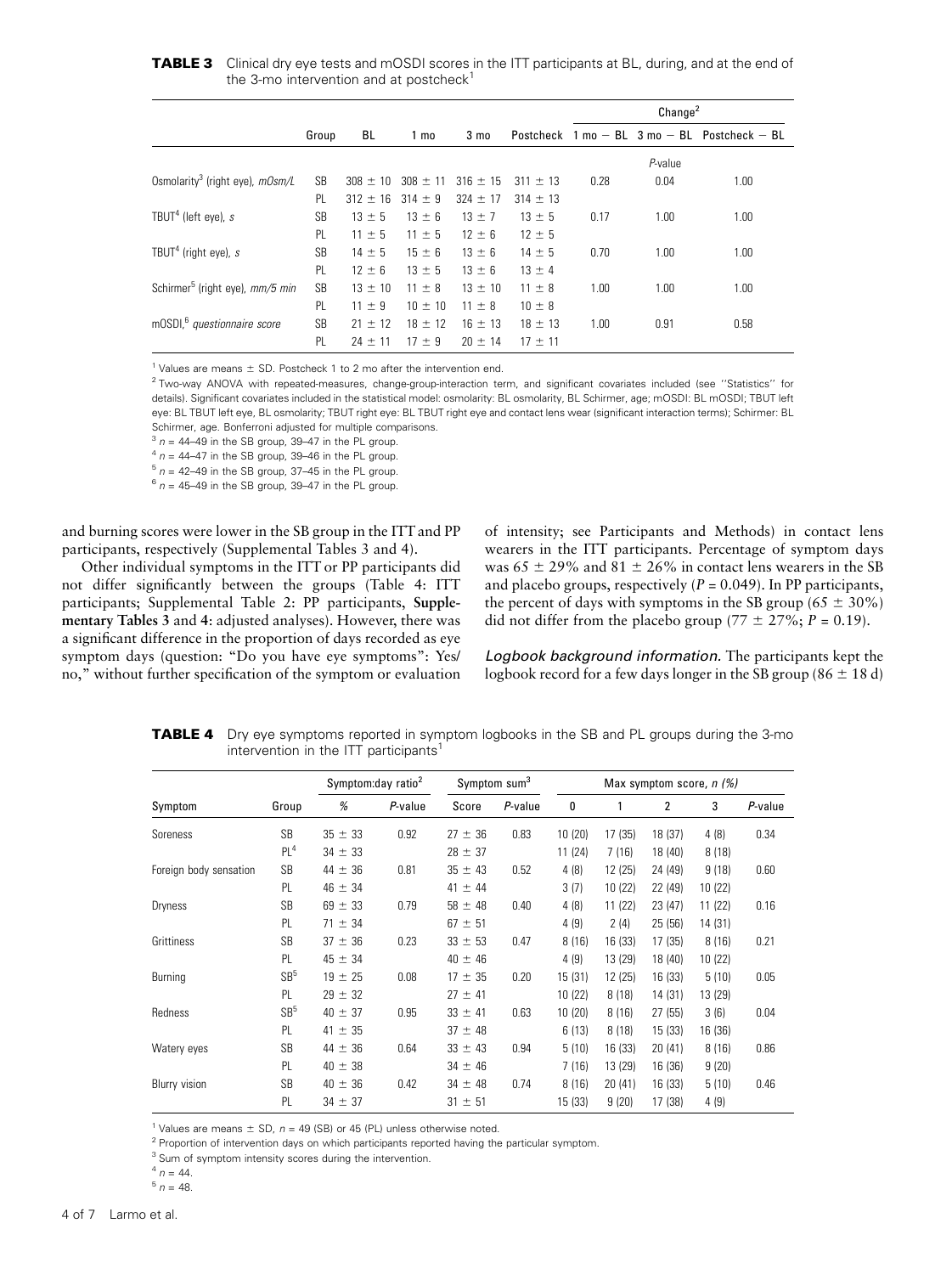compared with the placebo group (82  $\pm$  20 d). During the intervention period, the contact lens wearers in the SB group wore lenses more often and for longer times compared with the placebo group (mean percentage of intervention days:  $45 \pm 33$ vs.  $27 \pm 30$ ; maximum h/d:  $14 \pm 4$  h vs.  $11 \pm 6$  h). Use of eye drops or other treatment for dry eye symptoms was slightly more frequent in the placebo group (mean percentage of days:  $17 \pm$ 30% vs.  $19 \pm 32\%$ ).

## **Discussion**

Previous dry eye oil intervention studies have focused on the combination of (n-6) linoleic acid and  $\gamma$ -linolenic acid (7–10,29) or  $\gamma$ -linolenic acid alone (30). Most (7–10,29), but not all (30), of the (n-6) fatty acid studies have shown positive effects. The mechanism of the positive effect is likely to be related to modulation of inflammation (8,10). In humans, linoleic acid can be converted to  $\gamma$ -linolenic acid and further to dihomo- $\gamma$ linolenic acid [20:3(n-6)], a precursor for antiinflammatory and tear production-stimulating eicosanoid prostaglandin  $E_1$  (8,22, 29,31).

Meibomian gland secretion, meibum, is an important source of lipids in the outermost lipid layer of the tear film, preventing water loss. Differences in the meibum lipids between healthy and dry eye patients have been detected (22,29,32). Linoleic acid and  $\gamma$ -linolenic acid may change the properties of meibum in patients with meibomian gland dysfunction, indicating effects on meibum composition (29). The possible pathways of lipid composition modification may be manifold, however, because the lid bacteria also affect the meibomian secretion composition and tear film stability (3).

In a rat feeding study, a combination of long-chain (n-3) fatty acids [eicosapentaenoic acid, 20:5(n-3) and docosahexaenoic acid, 22:6(n-3)] and  $\gamma$ -linolenic acid was found to be superior for the alleviation of dry eye compared with (n-3) or (n-6) fatty acids alone (33). High dietary intake of (n-3) fatty acids is associated with a decreased risk of dry eye in women, whereas a high (n-6): (n-3) ratio in fatty acid consumption is associated with increased risk (6). In humans, (n-3) and (n-6) fatty acids can be converted to fatty acids of the same n-family in metabolic pathways sharing common enzymes. Long-chain fatty acids from both families are substrates for eicosanoids and other messenger molecules, competing for the same enzymes in these conversions too. Thus, the amount of (n-6) fatty acids affects the metabolism of (n-3) fatty acids and vice versa. Messengers from both fatty acid families have anti- and proinflammatory properties, but in general the (n-3) effects are more antiinflammatory (34). The (n-3) fatty acids may also affect the expression of inflammatory genes (35).

The only (n-6) fatty acid in the SB study oil was linoleic acid. In previous studies with positive results, linoleic acid doses many times higher (7), lower (9,10,29), and of the same magnitude (8) have been used, but always in combination with  $\gamma$ -linolenic acid. The  $\alpha$ -linolenic acid content in the daily dose of SB oil corresponds to 6–9% of the mean daily intake of Finns (36). About one-half of the fatty acids in the SB oil were monounsaturated fatty acids with 16 or 18 carbons. A small percentage of  $\leq$ C18 monounsaturated fatty acids in meibum wax and sterol esters and FFA is associated with a paste-like meibum texture, whereas a high proportion of these fatty acids is found in meibomian seborrhoea patients with more fluid-like meibum (37). Accordingly, it is possible that not only the PUFA in SB oil have effects on factors related to dry eye.

The daily SB oil contained  $\alpha$ -tocopherol at 58–82% of the Finnish mean intake (36). In contrast to the placebo, SB also contained  $\gamma$ -tocopherol. Both forms of vitamin E have antioxidant activity, but in macrophages and epithelial cells, the antiinflammatory potential of  $\gamma$ -tocopherol is stronger (38). The carotenoid content and type in SB vary. According to Raffo et al. (39), the main carotenoids in SB are  $\beta$ -carotene and zeaxanthin, which both have antioxidant, and most likely also antiinflammatory, activity (40). Based on published information about the proportion of each carotenoid type (39,41), we estimated that the daily  $\beta$ -carotene in the study SB oil equates to  $\sim$ 10% or less of the daily vitamin A intake of Finns (36). Supplements containing carotenoids and/or vitamin E in combination with other antioxidants have shown positive effects on dry eye and ocular surface (11,42). Antioxidants may protect the eye from oxidative damage leading to activation of inflammatory cascades (42). A tear film stabilizing effect also has been reported (11,42).

During the intervention, there was a trend toward higher values of tear film osmolarity in both groups. The increase was significantly less in the SB group in both ITT and PP participants. From the start to the end of the intervention period, the climate temperature in Turku dropped considerably from  $+8.1^{\circ}$ C in October 2008 to  $-4.5^{\circ}$ C in February 2009 (Finnish Meteorological Institute, Helsinki, Finland). During the cold months, the air humidity is low indoors and outdoors. Low relative humidity increases tear evaporation rates (43), and dry eye symptoms are more common during periods when indoor heating systems are used (44). The core mechanisms of dry eye are tear hyperosmolarity, which is common to different dry eye types, and tear film instability. Both mechanisms can initiate dry eye, lead to activation of inflammation cascades, and fortify each other (3). It is possible that most of the above-mentioned SB components have played a role in the detected positive SB oil effect through different mechanisms.

Judging by the BL values of clinical dry eye tests and mOSDI scores, the participants' dry eye was not very severe. Still, a vast majority of participants felt that dry eye negatively affected their quality of life. Because the inclusion criterion was widely the experience of dry eye symptoms, different dry eye types were represented in our study. The dry eye definition includes the aspect of symptoms of discomfort (3), and it is known that the association between symptoms and clinical signs is poor (45). Earlier fatty acid intervention trials have shown symptom improvement also when the effects on clinical signs have been less inconsistent  $(7,8,10)$ . In our study, the logbook results indicated milder maximum symptoms of burning (significant in PP participants) and redness (significant in ITT participants) in the SB group. Although for these symptoms the results were not consistently significant in both PP and ITT participants, the trend was always the same. Liu et al. (46) suggest that the burning sensation especially is related to tear film instability and to transient hyperosmolarity spikes resulting from it.

The proportion of participants guessing they were in the SB group was ~45% in both groups after consuming the capsules for 1 mo. According to Desbiens (47), a balanced guessing pattern (even if it is not equal to 50-50) after a few doses indicates that blinding was achieved and there were no treatment or side effects. Change toward an unbalanced guessing pattern indicates a beneficial or side effect. In our trial, the shift to unbalanced guesses took place at 3 mo, when the difference in osmolarity change was also significant between groups, indicating positive effects of SB oil treatment.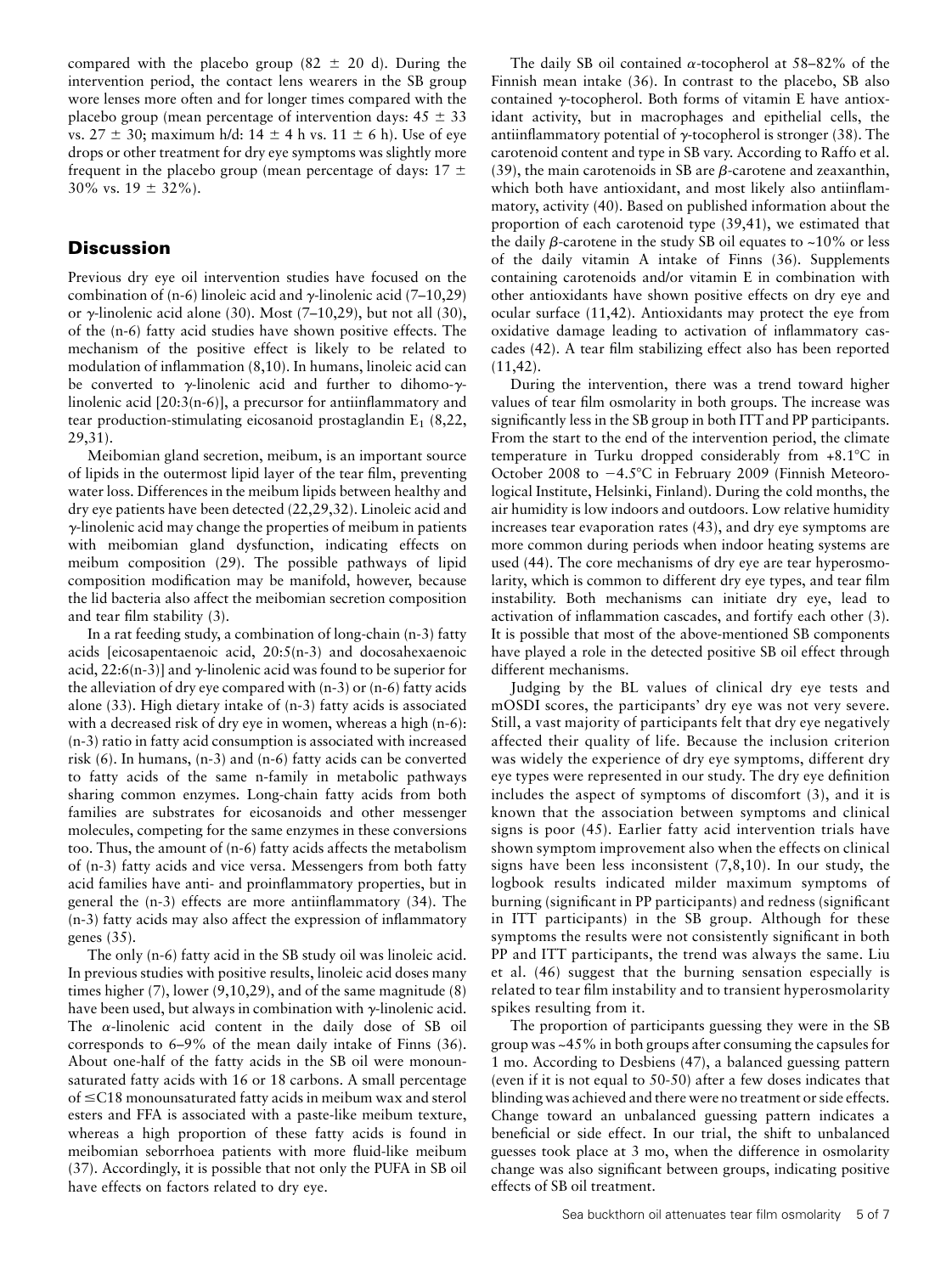The results of this study suggest that SB oil consumption can attenuate the increase in tear film osmolarity occurring during the cold season. It may also influence the maximum intensity of redness and burning symptoms in participants with dry eye. Contact lens wearers reported fewer overall eye symptom days in the SB group. Participants in this trial represented different dry eye types derived from various causative factors. Further studies should investigate the effects of SB oil on more defined populations and aim to determine the mechanisms of a positive SB oil effect.

#### Acknowledgments

We thank Mika Kaimainen for study capsule coding and Anne Rantala for assistance in the study plan drafting. R.L.J, B.Y., H.P.K, M.V., P.S.L., and N.L.S. contributed to study design and development; P.S.L., R.L.J., and N.L.S. contributed to participant recruitment, carrying out the clinical trial, data collection, and on-site study management; J.R.K.E. and P.S.L. were responsible for the statistical analyses of the clinical test data, and all authors participated in interpreting the data; P.S.L. wrote the manuscript, which was reviewed and modified by all authors, and had primary responsibility for final content. All authors read and approved the final manuscript.

## Literature Cited

- 1. Pflugfelder SC. Prevalence, burden, and pharmacoeconomics of dry eye disease. Am J Manag Care. 2008;14:S102–6.
- The epidemiology of dry eye disease: report of the Epidemiology Subcommittee of the International Dry Eye WorkShop (2007). Ocul Surf. 2007;5:93–107.
- 3. The definition and classification of dry eye disease: report of the definition and classification subcommittee of the international dry eye WorkShop (2007). Ocul Surf. 2007;5:75–92.
- 4. Luo L, Li DQ, Corrales RM, Pflugfelder SC. Hyperosmolar saline is a proinflammatory stress on the mouse ocular surface. Eye Contact Lens. 2005;31:186–93.
- 5. Lemp MA. Management of dry eye disease. Am J Manag Care. 2008;14:S88–101.
- 6. Miljanovic B, Trivedi KA, Dana MR, Gilbard JP, Buring JE, Schaumberg DA. Relation between dietary n-3 and n-6 fatty acids and clinically diagnosed dry eye syndrome in women. Am J Clin Nutr. 2005;82: 887–93.
- 7. Kokke KH, Morris JA, Lawrenson JG. Oral omega-6 essential fatty acid treatment in contact lens associated dry eye. Cont Lens Anterior Eye. 2008;31:141–6.
- 8. Aragona P, Bucolo C, Spinella R, Giuffrida S, Ferreri G. Systemic omega-6 essential fatty acid treatment and PGE1 tear content in Sjögren's syndrome patients. Invest Ophthalmol Vis Sci. 2005;46:4474–9.
- 9. Macri A, Giuffrida S, Amico V, Iester M, Traverso CE. Effect of linoleic acid and  $\gamma$ -linolenic acid on tear production, tear clearance and on the ocular surface after photorefractive keratectomy. Graefes Arch Clin Exp Ophthalmol. 2003;241:561–6.
- 10. Barabino S, Rolando M, Camicione P, Ravera G, Zanardi S, Giuffrida S, Calabria G. Systemic linoleic and  $\gamma$ -linolenic acid therapy in dry eye syndrome with an inflammatory component. Cornea. 2003;22:97–101.
- 11. Blades KJ, Patel S, Aidoo KE. Oral antioxidant therapy for marginal dry eye. Eur J Clin Nutr. 2001;55:589–97.
- 12. Pharmacopeia of the People's Republic of China. English ed, 1st vol. Beijing: Chemical Industry Press; 2000.
- 13. Upadhyay NK, Kumar R, Mandotra SK, Meena RN, Siddiqui MS, Sawhney RC, Gupta A. Safety and healing efficacy of sea buckthorn (Hippophae¨ rhamnoides L.) seed oil on burn wounds in rats. Food Chem Toxicol. 2009;47:1146–53.
- 14. St George SD, Cenkowski S. Influence of harvest time on the quality of oil-based compounds in sea buckthorn (Hippophae rhamnoides L. ssp. sinensis) seed and fruit. J Agric Food Chem. 2007;55:8054–61.
- 15. Yang B, Erkkola R. Sea buckthorn oils, mucous membranes and Siögren's syndrome with special reference to latest studies. In: Singh V, editor. Seabuckthorn (Hippophae L.): a multipurpose wonder plant. 3rd vol. Delhi: Daya Publishing House; 2008. p. 254–67.
- 16. Yang B, Kalimo KO, Mattila LM, Kallio SE, Katajisto JK, Peltota OJ, Kallio HP. Effects of dietary supplementation with sea buckthorn (Hippophae rhamnoides) seed and pulp oils on atopic dermatitis. J Nutr Biochem. 1999;10:622–30.
- 17. Basu M, Prasad R, Jayamurthy P, Pal K, Arumughan C, Sawhney RC. Anti-atherogenic effects of seabuckthorn (Hippophaea rhamnoides) seed oil. Phytomedicine. 2007;14:770–7.
- 18. Johansson AK, Korte H, Yang BR, Stanley JC, Kallio HP. Sea buckthorn berry oil inhibits platelet aggregation. J Nutr Biochem. 2000;11:491–5.
- 19. Luoto R, Kaprio J, Uutela A. Age at natural menopause and sociodemographic status in Finland. Am J Epidemiol. 1994;139:64–76.
- 20. Marten B, Pfeuffer M, Schrezenmeir J. Medium-chain triglycerides. Int Dairy J. 2006;16:1374–82.
- 21. Ågren JJ, Julkunen A, Penttilä I. Rapid separation of serum lipids for fatty acid analysis by a single aminopropyl column. J Lipid Res. 1992;33:1871–6.
- 22. Methodologies to diagnose and monitor dry eye disease: report of the Diagnostic Methodology Subcommittee of the International Dry Eye WorkShop (2007). Ocul Surf. 2007;5:108–23.
- 23. Schiffman RM, Christianson MD, Jacobsen G, Hirsch JD, Reis BL. Reliability and validity of the ocular surface disease index. Arch Ophthalmol. 2000;118:615–21.
- 24. Ozcura F, Aydin S, Helvaci MR. Ocular surface disease index for the diagnosis of dry eye syndrome. Ocul Immunol Inflamm. 2007;15:389–93.
- 25. Nichols KK. Patient-reported symptoms in dry dye disease. Ocul Surf. 2006;4:137–45.
- 26. Tomlinson A, Khanal S, Ramaesh K, Diaper C, McFadyen A. Tear film osmolarity: determination of a referent for dry eye diagnosis. Invest Ophthalmol Vis Sci. 2006;47:4309–15.
- 27. Lucca JA, Nunez JN, Farris RL. A comparison of diagnostic tests for keratoconjunctivitis sicca: Lactoplate, Schirmer, and tear osmolarity. CLAO J. 1990;16:109–12.
- 28. Lemp MA, Hamill JR Jr. Factors affecting tear film breakup in normal eyes. Arch Ophthalmol. 1973;89:103–5.
- 29. Pinna A, Piccinini P, Carta F. Effect of oral linoleic and  $\gamma$ -linolenic acid on meibomian gland dysfunction. Cornea. 2007;26:260–4.
- 30. Theander E, Horrobin DF, Jacobsson LT, Manthorpe R. Gammalinolenic acid treatment of fatigue associated with primary Sjögren's syndrome. Scand J Rheumatol. 2002;31:72–9.
- 31. Pholpramool C. Secretory effect of prostaglandins on the rabbit lacrimal gland in vivo. Prostaglandins Med. 1979;3:185–92.
- 32. Butovich IA. On the lipid composition of human meibum and tears: comparative analysis of nonpolar lipids. Invest Ophthalmol Vis Sci. 2008;49:3779–89.
- 33. Viau S, Maire MA, Pasquis B, Gregoire S, Acar N, Bron AM, Bretillon L, Creuzot-Garcher CP, Joffre C. Efficacy of a 2-month dietary supplementation with polyunsaturated fatty acids in dry eye induced by scopolamine in a rat model. Graefes Arch Clin Exp Ophthalmol. 2009;247:1039–50.
- 34. Schmitz G, Ecker J. The opposing effects of n-3 and n-6 fatty acids. Prog Lipid Res. 2008;47:147–55.
- 35. Calder PC. Polyunsaturated fatty acids and inflammatory processes: new twists in an old tale. Biochimie. 2009;91:791–5.
- 36. Paturi M, Tapanainen H, Reinivuo H, Pietinen P. Finravinto 2007. The National FINDIET 2007 Survey. Publications of the National Public Health Institute, Department of Health Promotion and Chronic Disease Prevention, Nutrition Unit. Helsinki, Finland [cited 2009 15 Sep]. Available from: http://www.ktl.fi/portal/suomi/osastot/eteo/yksikot/ ravitsemusyksikko/finravinto\_-tutkimus/.
- 37. Shine WE, McCulley JP. Association of meibum oleic acid with meibomian seborrhea. Cornea. 2000;19:72–4.
- 38. Jiang Q, Elson-Schwab I, Courtemanche C, Ames BN. y-Tocopherol and its major metabolite, in contrast to  $\alpha$ -tocopherol, inhibit cyclooxygenase activity in macrophages and epithelial cells. Proc Natl Acad Sci USA. 2000;97:11494–9.
- 39. Raffo A, Paoletti F, Antonelli M. Changes in sugar, organic acid, flavonol and carotenoid composition during ripening of berries of three